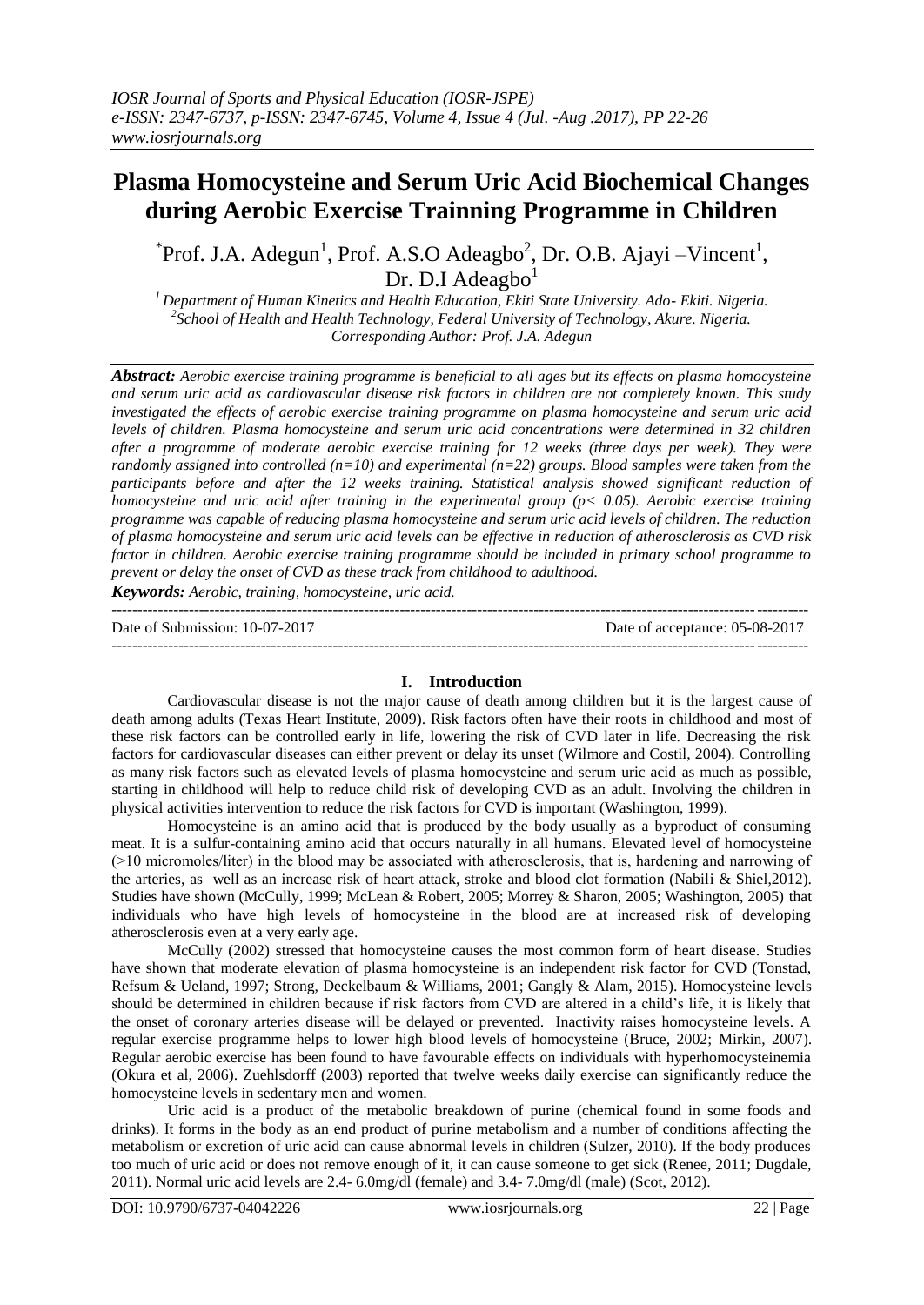Uric acid is an independent risk factor for cardiovascular disease (Renee, 2011). High uric acid levels in children may be associated with incidence of hypertension (Conen et al, 2004; Feig, Kang & Johnson, 2006; Medline Plus, 2012). A high level of correlation was detected between increases in blood pressure and blood uric acid levels. High serum uric acid is associated with higher risk of type 2diabetes, independent of obesity, dyslipidemia and hypertension. Exercise is very important to good health. Exercising the body five to seven days per week for at least thirty minutes each time will help keep serum uric acid level normal (Conen et al, 2004; Oyama, 2006; Tekin, 2010). This study therefore aimed at investigating the effects of aerobic exercise training programme on plasma homocysteine and serum uric acid levels of children.

# **II. Methodology**

## **Research Design:**

The study was a true experimental of Pretest Posttest control group design with one experimental and one control group. The experimental group went through an exercise training programme while the control group did not. The experimental research strategy required comparison of observations of the dependent variable across different levels of the independent variables. In the experiment, it compared the experimental with the control group along a baseline condition and still observed the same set of individuals in both the experimental and control groups.

#### **Subjects:**

The sample consisted of a total of thirty two pupils (male and female) of Ekiti State University Staff School drawn from primaries three, four and five. The samples were randomly assigned to experimental and control groups with equal number of male and female. The experimental group had 22 while the control group had 10 participants. All measurements, blood sample collection and aerobic exercise training programme were conducted in a classroom within Ekiti State University Staff School, Ado-Ekiti, Nigeria. The participants' age and stature were taken and their blood samples collected before and after treatment at resting level.

#### **Intervention programme (treatment procedure):**

The experimental group was taken through thirty minutes of aerobic exercise training programme three times a week between 7.30a.m and 8.30a.m at moderate intensity, that is, 65 -75% of maximum heart rate using metronome cadence.

## **Ethical permit:**

An ethical permit was obtained from Ethical Committee headed by the Provost of Medical School, Ekiti State University, Ado-Ekiti, Nigeria.

#### **Informed consent form:**

All the participants, their parents and their teachers were well informed about the nature and purpose of the test before commencement. Participants through their teachers and parents signed the inform consent form for their permission.

#### **Measurement procedure:**

The participants appeared in minimum clothing for the measurements, sample collection and aerobic exercise training programme. The age of participants were obtained from the school file and recorded in years to the nearest birthday. A calibrated stadiometer was used to measure the height of the participants. They were asked to stand erect with both feet on the floor without shoes. Arms and shoulder were in a relaxed manner, looking straight ahead (Frankfort plane) while the height was recorded to the nearest centimeter. The stadiometer had a reliability coefficient of 0.96. The blood samples collection and analysis for this research were carried out at the Medical Laboratory Technology Department, Ekiti State University Clinic and Department of Immunology, University College Hospital, University of Ibadan, Ibadan, Nigeria. Blood samples collected were analyzed using chemistry auto analyzer for blood plasma total homocysteine and serum uric acid levels measurements. For total homocysteine, blood plasma was used while blood serum was used for uric acid level measurement in preference to plasma to avoid the diluting effect of anticoagulants. The individual tested fasted for 9-12 hours before the blood was drawn; only water was permitted.

#### **Statistical analysis:**

 The data collected were analyzed using the descriptive statistics of range, mean and standard deviation while inferential statistics of analysis of covariance (ANCOVA) was used to test the hypotheses at 0.05 level of significance. P-value less than  $0.05$  were considered significant ( $p < 0.05$ ). Multiple classification analysis (MCA) was used for specific differences in ANCOVA result. The statistical analysis were done using SPSS version.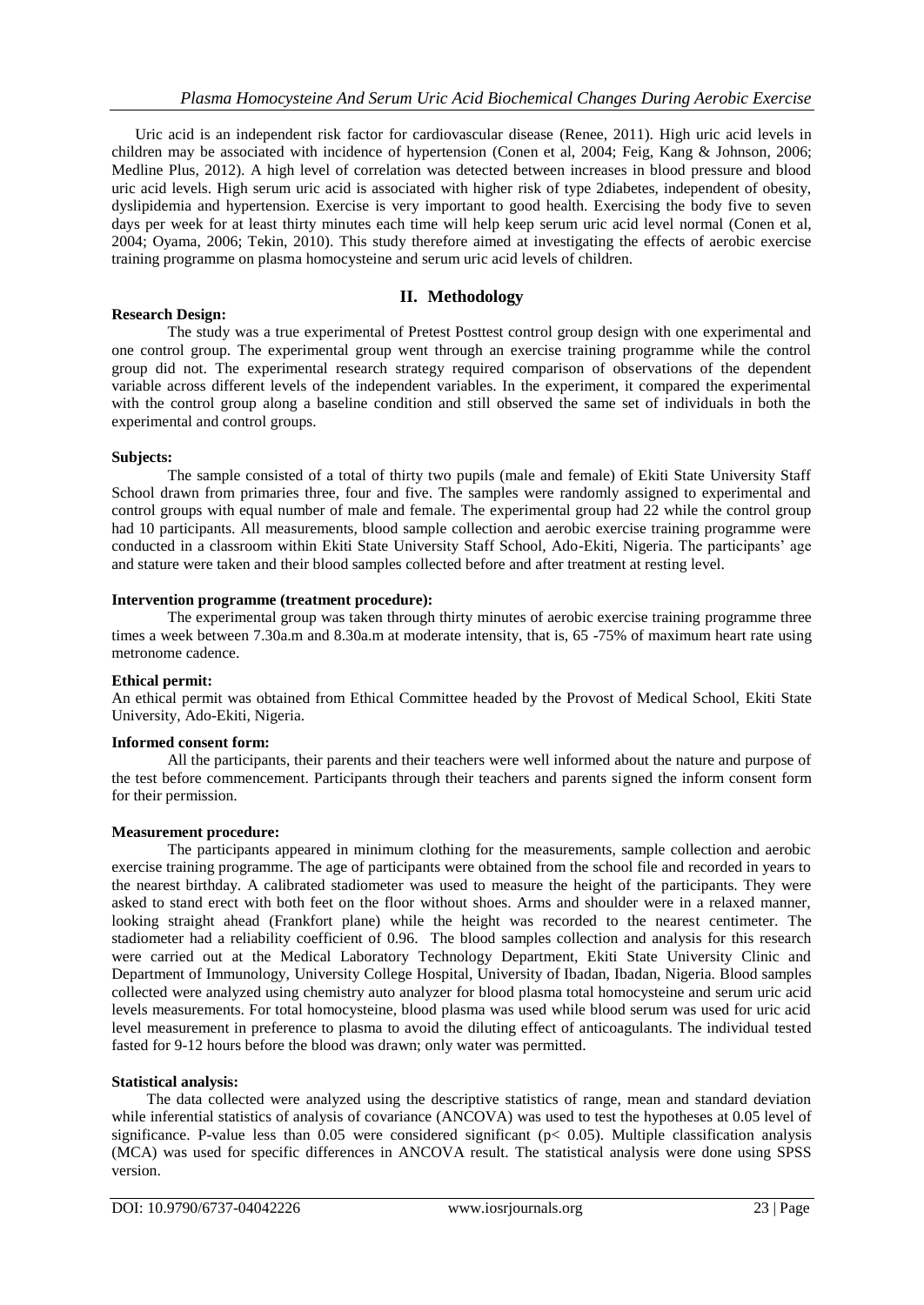# **III. Results**

The control group means value for age was  $10.70 \pm 0.95$  years with a range of 9-12 years while the experimental group had a mean value of  $10.18 \pm 1.18$  years with a range of 9-13 years. The control group means value for stature was 1.45± 0.06m with a range of 1.35-1.53m while the experimental group had a mean value of 1.39±0.13m with a range of 1.26-1.69m. The age and stature mean differences in the two groups were 0.52years and 0.06m respectively and the mean difference for body mass were 0.70kg and 0.37kg for the control and experimental groups respectively. These results indicated that the two groups were homogenous in age and stature.

**Hypothesis1:** Aerobic exercise training programme will not have significant effect on blood plasma homocysteine level of children.

| <b>Source</b>       | <b>SS</b> | Df | Ms       | $\mathbf{F}_{\rm cal}$ |      |
|---------------------|-----------|----|----------|------------------------|------|
| Corrected model     | 1031.343  |    | 514.672  | 4311.865*              | .000 |
| Covariate (pretest) | 1000.479  |    | 1000.479 | 8365.651*              | .000 |
| Group               | 1.543     |    | 1.543    | 12.900*                | .001 |
| Error               | 3.468     | 29 | 0.120    |                        |      |
| Corrected Total     | 1034.812  | 31 |          |                        |      |
| Total               | 4051.709  | 32 |          |                        |      |

**Table 1:** Blood Plasma Homocysteine Level of Children by Treatment.

**\*p<0.05**

Statistical analysis on Table 1 showed significant reduction of homocysteine level in the experimental group (p=  $0.001<0.05$ ) at 0.05 level of significance.

Aerobic training programme had significant effect on blood plasma homocysteine level of children. It implied that aerobic exercise training programme was capable of reducing high blood plasma homocysteine level in children.

**Table 2:** Multiple Classification Analysis of homocysteine level of children by treatment

| Grand Mean=9.71         |    |            |      |                                 |             |  |
|-------------------------|----|------------|------|---------------------------------|-------------|--|
| <b>Variable</b>         |    | Unadjusted |      | <b>Adjusted For Independent</b> |             |  |
| + Category              | N  | Devn'      | Eta  | $+$ Covariate                   | <b>Beta</b> |  |
| Experimental            | 22 | 0.66       |      | $-0.15$                         |             |  |
|                         |    |            | 0.99 |                                 | 0.99        |  |
| Control                 | 10 | 0.20       |      | 1.97                            |             |  |
| Multiple R              |    |            |      |                                 | 0.998       |  |
| Multiple $\mathbb{R}^2$ |    |            |      |                                 | 0.995       |  |

Table 2shows that the experimental group had adjusted mean score of 9.56 (9.71+-0.15) while the participants in the control obtained an adjusted mean score of  $11.68 (9.71 + 1.97)$ . The treatment accounted for 99.5% reduction in homocysteine level of primary school children. The treatment constituted a potent strategy for enhancing a reduced homocysteine level in primary school children.

**Hypothesis 2**: Aerobic exercise training programme will not have significant effect on serum uric acid level of children.

| <b>Source</b>       | SS      | df | Ms     | $\mathbf{F}_{\mathrm{cal}}$ |      |
|---------------------|---------|----|--------|-----------------------------|------|
| Corrected total     | 26.450  |    | 13.225 | 5.527                       | .009 |
| Covariate (pretest) | 2.955   |    | 2.955  | 1.235                       | .276 |
| Group               | 26.450  |    | 26.450 | 11.055*                     | .002 |
| Error               | 69.386  | 29 | 2.393  |                             |      |
| Corrected Total     | 95.836  | 31 |        |                             |      |
| Total               | 586.073 | 32 |        |                             |      |

**Table 3:** ANCOVA Summary of serum uric acid of children by treatment.

**\*p<0.05**

Table 3 shows that  $p=0.002<0.05$  at 0.05 level of significance. This implied that aerobic exercise training programme had significant effect on serum uric acid level of primary school children. The MCA showing the effect of the treatment on serum uric acid of participants is presented in Table 4.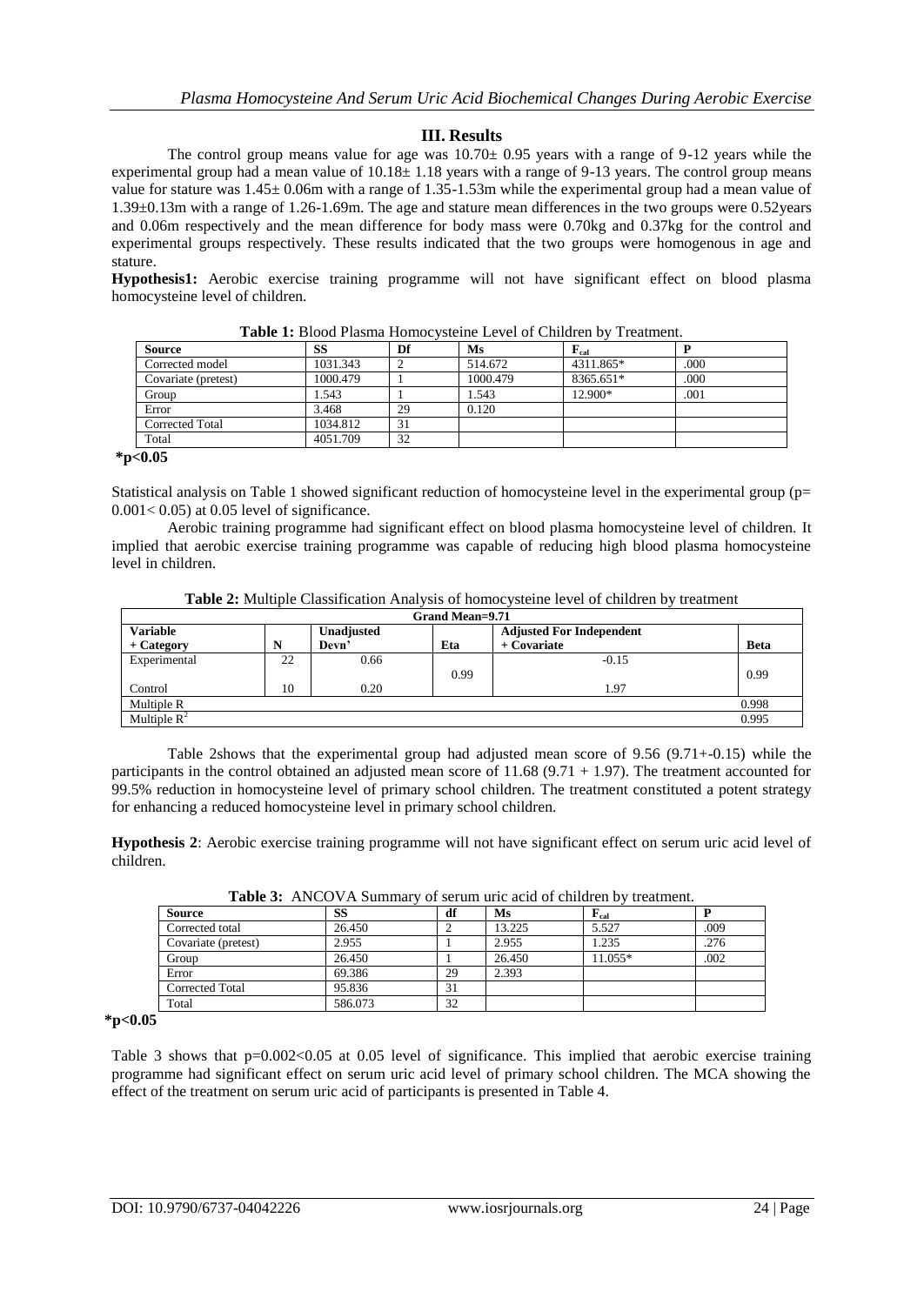| Grand Mean=3.91 |            |         |                                 |             |  |  |
|-----------------|------------|---------|---------------------------------|-------------|--|--|
|                 | Unadjusted |         | <b>Adjusted For Independent</b> |             |  |  |
| N               | Devn'      | Eta     | + Covariate                     | <b>Beta</b> |  |  |
| 22              | $-0.57$    |         | $-0.21$                         |             |  |  |
|                 |            | $-0.00$ |                                 | 0.00        |  |  |
| 10              | 0.10       |         | 0.10                            |             |  |  |
|                 |            |         |                                 | 0.001       |  |  |
|                 |            |         |                                 | 0.000       |  |  |
|                 |            |         |                                 |             |  |  |

**Table 4:** Multiple classification Analysis of Serum Uric Acid level of children by treatment

Table 4 shows that adjusted mean score of primary school children on serum uric acid when exposed to aerobic exercise training programme was  $3.70(3.91 + (-0.21)$  while those in the control group had adjusted mean score of 4.01(3.91+0.10). This implied that the treatment enhanced better serum uric acid level of children.

## **IV. Discussion**

The findings from this study indicated that the difference in pre and posttest mean values of homocysteine in the control group showed an increase while the experimental group showed a reduction. The mean scores of the experimental and control groups revealed that aerobic exercise training programme had significant effect on blood plasma homocysteine level of primary school children. This finding is in agreement with the findings of Okura et al (2006) in their study that regular aerobic exercise could affect plasma total homocysteine in individuals found with homocysteinemia. This result also support the findings of Zuehlsdorff (2003) who reported that twelve weeks daily exercise can significantly reduce the homocysteine levels in sedentary men and women. In the same vein, Bruce (2002) and Mirkin(2007) reported that regular aerobic exercise lower high blood levels of homocysteine. The findings from this study also indicated that the difference in the mean values of serum uric acid level showed an increasing tendency in the control group pre and posttest values while the experimental group showed a declining tendency in pre and posttest values. The mean scores of the experimental and the control groups revealed that aerobic exercise training programme had a significant effect on serum uric acid level of primary school children. The effect of the treatment on serum uric acid level of primary school children using MCA showed that the experimental group had a lower adjusted mean score compared to the control group with higher adjusted mean. This implied that aerobic exercise training programme constitutes a potent strategy for enhancing better serum uric acid level in primary school children. This corroborates the report of Tekin (2010) that exercising the body five to seven days per week for at least thirty minutes each time will help keep serum uric acid levels normal. This claim was also supported by Conen et al, (2004) and Oyama (2006) that exercise intensity rather than total work output is a crucial factor mediating increases in blood uric acid concentration.

## **V. Conclusion**

Based on the finding of this study, aerobic exercise training programme is capable of causing improved changes on plasma homocysteine and serum uric acid levels of primary school children. It was concluded that aerobic exercise training programme is beneficial in improving plasma homocysteine and serum uric acid levels of primary school children taking into cognizance the decreases that are beneficial to the health and fitness of the children. However, structured aerobic exercise training programme should be part of primary school programme to elicit desired effects in plasma homocysteine and serum uric acid levels of the children.

#### **Suggestions for future studies**

Further research should focus on the effect of aerobic exercise training programme on adolescents and youths than the age group used in this study and more parameters in the cellular area of research can be added for further investigation.

#### **References**

- [1] Agamah, E. S., Srinivasan, S. R., Webber, L. S. & Berenson, G. S. (1991); Serum uric acid and its relations to cardiovascular diseases risk factors in children and young adults from a biracial community; TheBogalusa Heart Study; Journal of Laboratory Clinical Medicine: 118:241-249.
- [2] Bruce, S. (2002); Regular exercise and homocysteine; www.docguideline.com/regular-exercise-appears-lower-homocysteine-levelsstrokepatient-presented-isc Retrieved on 12/05/2010.
- [3] Conen, D., Wietlisbach, V., Bovet, P., Shamlaye, C., Riesen, w., Paccaud, F., & Burnier, M. (2004); Prevalence of hyperuricemia and relation of serum uric acid with cardiovascular risk factors in a developing country; British Medical CouncilPublicHealth4:9. <http://www.biomedcentral.com/147-2458/49>Retrieved on 27/04/2012.
- [4] Dugdale, A. (2011); Serum uric acid <http://www.en.wikipedia.org/wiki/uricacid> Retrieved on 27/04/2012
- [5] Feig, D.I., Kang, D.H., & Johnson R.J. (2008); Uric acid and cardiovascular risk; New England Journal of Medicine; 359: 1811- 1821.
- [6] Gangly, P. & Alam, S. F (2015). Role of homocysteine in the Development of cardiovascular disease. Nutritional Journal; 14: 6 http://www.nutritionj.com/content/14/1/6